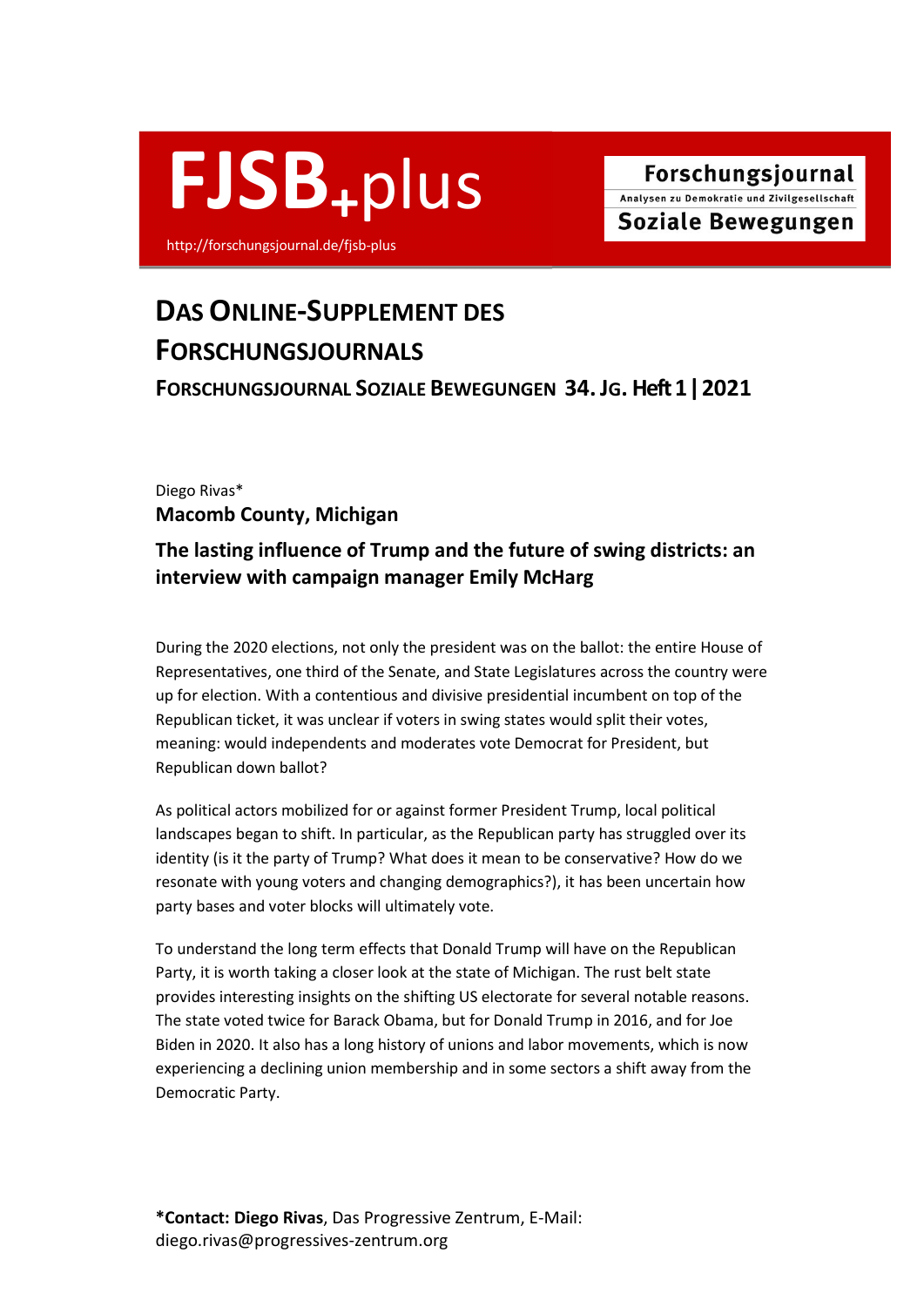Most acutely, the state is witnessing an uptick in extreme, far-right political ideologies: in October 2020, 13 men were charged with planning to kidnap Michigan Governor Gretchen Whitmer and instigate a civil war. We can now see this as a predecessor to the January 6th, 2020 mob that attacked the US Capitol, an extremely worrisome trend for all democratic actors across the United States. Both of these events followed a summer of armed and organized militias protesting at the capital against the stay-at-home measures implemented by Governor Whitmer.

What can Michigan teach us about the current state of social movements, political narratives, and the future of party politics in the United States? In the following interview, Emily McHarg addresses these points in detail based on her experience running a Michigan State Legislature's campaign. McHarg discusses the challenges and realities of running a campaign during the Trump era, an ongoing pandemic, and against an extremist candidate who embodied the far-right political tendencies taking hold of US society. She reflects on the legacy that Trumpian politics will leave on local and state politics in Michigan and based on her experience analyzes how 2020 will influence social movements, unions, party politics, and political trends in the years to come.

## Emily, can you give us an overview of your campaign: who was the candidate, for which position was he running for and what were the main messages of your campaign?

I ran a State Representative's (Nate Shannon) re-election campaign in Macomb County, Michigan during the 2020 cycle. My candidate was a former city council member and teacher before running to be a State Representative, so he had strong ties to the community. While the district has always had a Democratic State Representative, the district is becoming increasingly competitive with smaller winning margins for Democrats. This seat was viewed as a "flippable" seat for Republicans, especially with Trump on the ballot. One of the campaign's biggest challenges in 2020 was the downballot Trump effect, despite the district's history of ticket-splitting. Ticket-splitting is for example when voters vote Republican for President, and then Democrat for the Congressperson. This often happens when there is a polarizing figure on the ballot, such as Trump.

Because the district is in a pivot county in Michigan, meaning Macomb voted for Obama twice and then Trump in 2016, our campaign needed carefully strategized messaging that would resonate with working class Democrats, independents and moderate Republicans.

Our campaign focused on education, good jobs, infrastructure, healthcare and Covid-19. As a public-school teacher, my candidate is a strong advocate for providing increased funding to elementary, middle, and high schools. In addition, if you've heard Governor Whitmer's catchy "fix the damn roads" slogan, then you know how important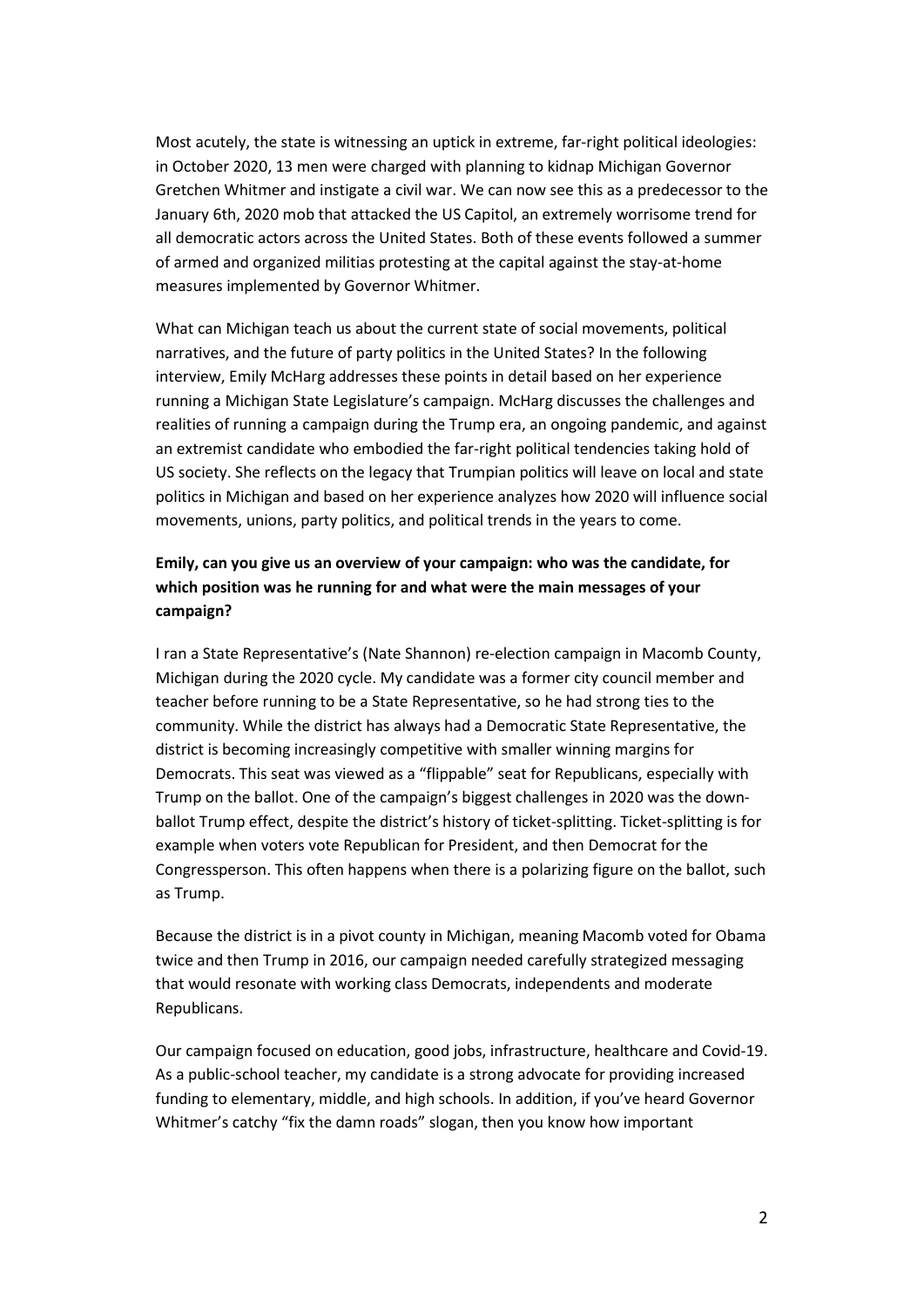infrastructure is in Michigan and to voters. My candidate supports rebuilding Michigan's infrastructure which would create thousands of good paying jobs in the state. Lastly, more accessible and equitable healthcare was an issue elevated by the Covid-19 pandemic. A lot of messaging focused on protecting the community and frontlineworkers while helping small businesses recover from the economic impact of Covid-19.

These were successful messages. On November 6<sup>th</sup>, 2020, my candidate won in a competitive district, and outperformed Democrats on the top of the ticket. Our positions resonated with both independent and moderate Republican voters.

## How did an increase in right-wing aggression in Michigan influence the campaign? How present were these right-wing influences in your district?

The August Republican primary was a three-way contest, and the winner was the most extreme, right-wing of the candidates. This candidate is openly racist, xenophobic, homophobic and sexist. Also a former city council member, he had been asked to step down from city council after being investigated by the FBI due to death threats made against Democratic elected officials, including then-President Obama. His own Republican colleagues called him unfit to hold public office. However, the Republican candidate has a recognized name in the community and was on the Republican ballot, so our campaign was concerned that enough voters would vote straight ticket Republican with Trump on the ballot, allowing this extreme candidate to win.

In October, the kidnapping plot against Michigan's Governor Gretchen Whitmer was revealed by the FBI. The Republican candidate replied to a Facebook post about the kidnapping plot with a photo of my candidate and the Governor together. His comment called the plot a bogus sham and he defended the actions of these men by saying that they never did anything illegal. Only after the Republican candidate made these comments did the chair of the Michigan GOP and the House Republicans disavow his candidacy. I think that happened too late into the campaign. This candidate has a public track record of encouraging violence and promoting right-wing extremism and conspiracy theories. Multiple news stories had been written about him prior to the 2020 cycle. Michigan Republicans should have disavowed his candidacy sooner. Over 20,000 voters still cast their ballots for this candidate, which wasn't enough for him to win but 20,000 voters either didn't know about this candidate or knew and still voted for him.

#### Were there any unexpected benefits to running a campaign primarily virtually?

Running a campaign primarily virtually was hard. Yet our campaign was able to engage with a larger network across the state and country that I don't believe we would have been able to engage with otherwise. For example, after our campaign was featured on a nationwide email to promote one of our 'Weekends of Action', we were able to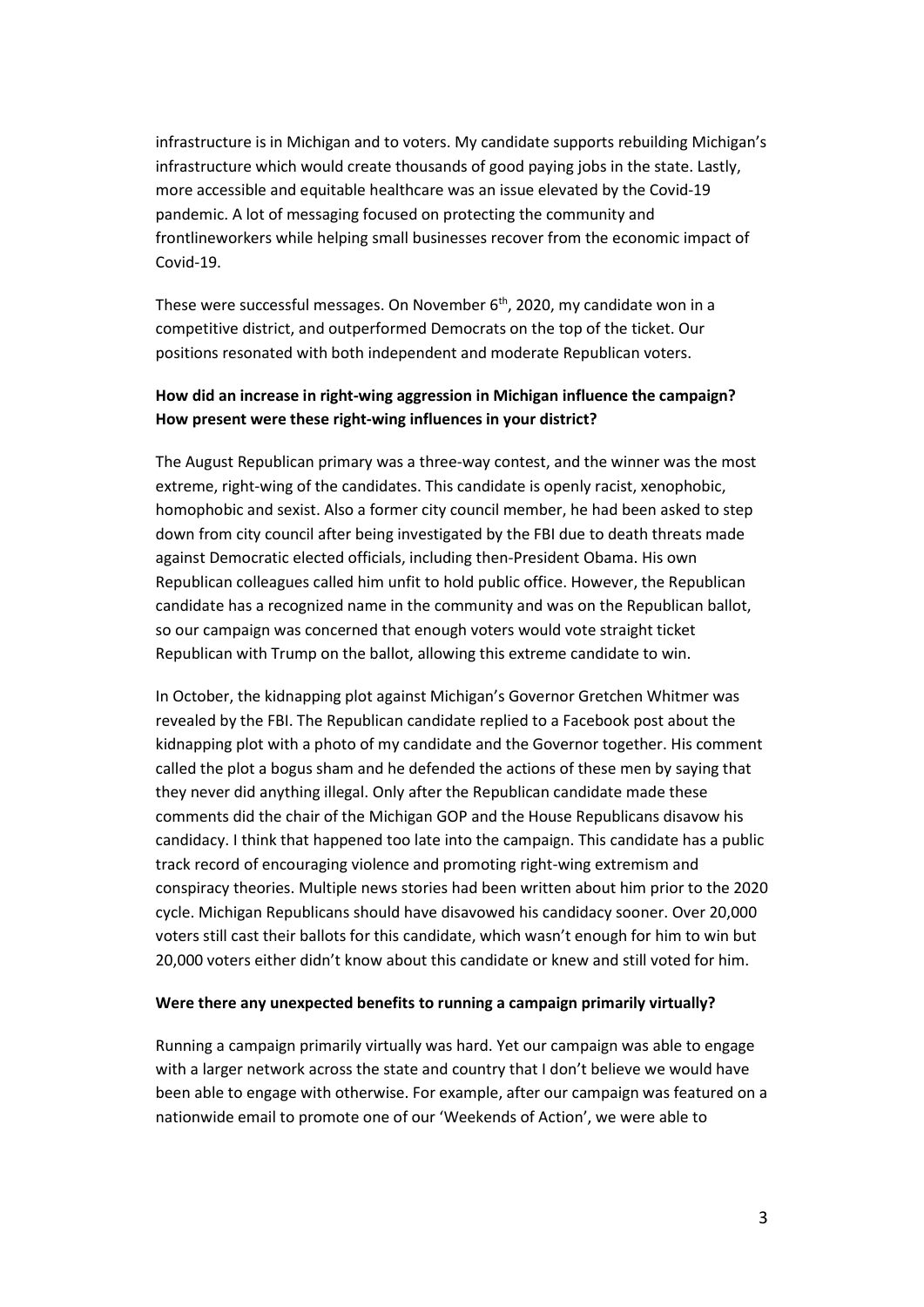mobilize phonebank volunteers from across the country. There is so much potential for policy progress, activism and engagement at the state level, so I was excited to have volunteers from across America invested in our campaign. We all know how important federal offices are, but state offices can be just as important if not more. A lot of policy that directly affects people's lives is actually decided on the state level, especially in regard to hot button issues like reproductive health. Plus, when you invest in candidates on the county and state level, candidates at the top of the ticket benefit too. The bottom-up effect in politics is real, and I think more Democrats can win up and down the ballot if long-term investments at the community level are made.

State campaigns and local parties desperately need resources and volunteers, and the internet is a great platform to connect those resources and volunteers with state and local campaigns.

#### How did your campaign use social media and digital tools?

Our campaign heavily relied on digital tools to connect with voters over the phone. I ran a robust texting and calling program, with 40,000 texts sent out and 80,000 calls made. I always thought this campaign would be won or lost by a field margin, so it was important to me to try to find creative ways to do that old-school relational organizing during Covid-19.

We were able to try out a lot of new technology, including relational organizing apps that allow you to connect with people in your own network to ask questions about what issues matter to them and who they're voting for. Having someone in your own network ask you those questions is a lot more powerful and memorable.

I saw a lot of potential use for new technology like that, but the challenge was virtually training a group of mainly older volunteers on unfamiliar technology. Unfortunately, that digital tool did not gain a lot of traction among our volunteers and network, but I'm excited to see how those new digital tools will be used on future campaigns.

In terms of social media, our campaign mainly used Facebook instead of Instagram or Twitter. The advantage of Facebook was being able to target audiences based on a variety of factors. We also used Facebook as a platform for virtual events and to connect with local activist groups and voters. All of these social media and digital tools were very easily adaptable during Covid, but we knew we weren't going to connect with all of our targeted voters online. In addition, we sent out several mail pieces and dropped campaign literature on doors in a socially distanced fashion.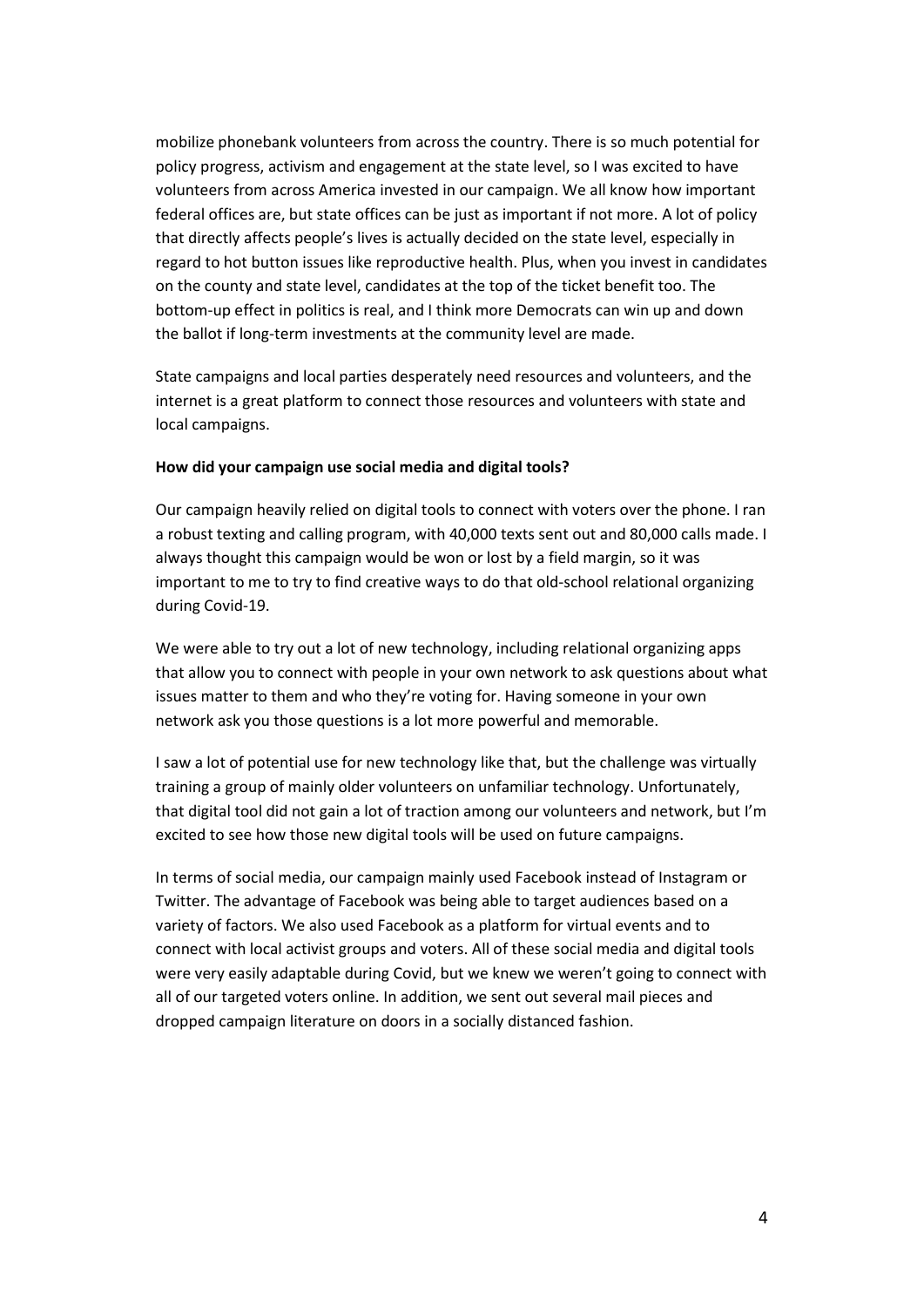## As a campaign, what was your level of interaction with social movements? If any, was that a shift from previous campaigns?

Running a Democratic State Representative's re-election campaign in Macomb County during a presidential campaign resulted in social movements largely focusing on the top of the ticket. The coordinated Biden and Peters (US Senator) campaign was so focused on flipping Macomb County blue that energy and resources from social movements were funneled into those candidates. Plus, social justice issues often fail to resonate with Macomb County voters, so social movements have found a more successful home in the neighboring Oakland County, which has been trending Democratic recently.

## Do you see Trumpian politics continue to resonate in your district and state in 2021 and beyond?

The short answer is yes. Macomb County has a long political history, including being the birthplace of "Reagan Democrats" and it is often considered the bellwether of the state. The county was one of 12 pivot counties in Michigan that voted for Obama twice and then Trump in 2016, so Trump's populist message targeting working class voters plays well here. In 2016, Trump won Michigan by 10,704 votes, so all eyes were on Macomb County in 2020. 40,000 more Macomb voters cast a ballot for Trump in 2020, so the Trump base in Macomb County stayed strong, but it still wasn't enough to turn Michigan red.

Macomb is a blue collar, working class region that cares about economic issues like jobs, trade and infrastructure more than social justice issues. It historically has been a hub for automotive manufacturing, but those jobs have begun disappearing. The Trump campaign identified that concern. For example, in 2016, Trump promised Macomb that if he was elected, no more plants would leave the area. 'America First' messaging carried Trump – at least in Macomb – to victory twice, and it will continue to resonate in the district.

Comparatively, the surrounding counties of Wayne and Oakland decisively voted for Biden in 2020. Oakland County is a former GOP stronghold in Michigan but has recently shifted Democratic, as Trumpian politics fail to resonate in that county. Macomb County has experienced the opposite shift. The county also has a long history of ticket-splitting and voting for Republicans on the top of the ticket, but for Democrats in state and county offices. That might be beginning to change. In 2020, Republicans picked up four of the five key countywide offices in Macomb, despite Democratic investment in the area. It will be interesting to see how the newly drawn districts in Michigan impact upcoming elections, but I think Michigan will remain competitive.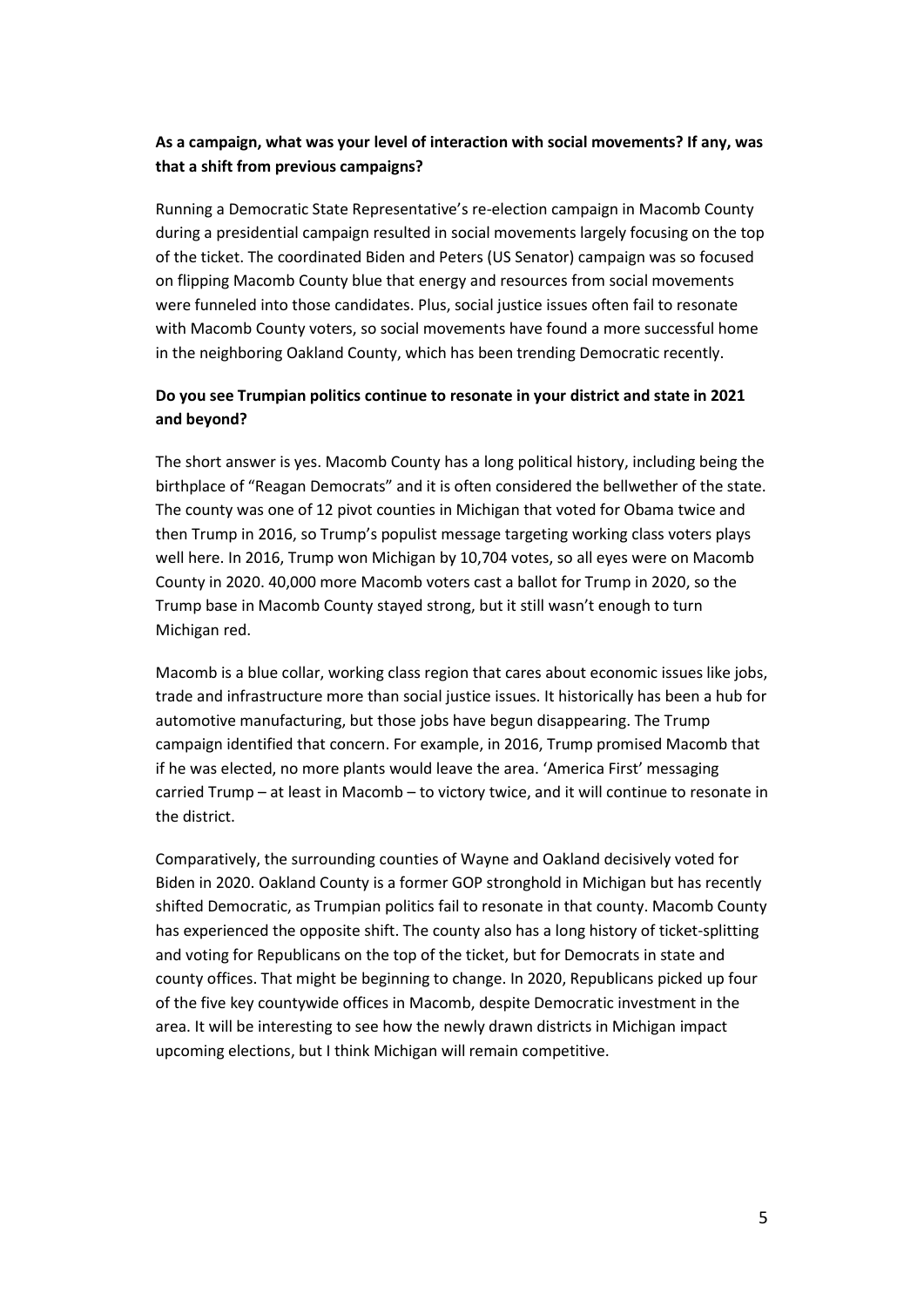## Did you experience new trends in political discourse and/or new political coalitions/alliances? If yes, do you see them as temporary for the Trump era or a more permanent shift?

Like the rest of the country, we saw a continuation of seemingly unlikely political coalitions including typical union members voting Republican. Not only is union membership at a historic low in Michigan, but social justice messaging is not resonating with union members in Michigan, especially in Macomb County. This seems like a more permanent shift that Trump was able to take advantage of. To win back these voters, Democrats need to message effectively to these voters about social justice issues and climate change along with prioritizing economic issues. These voters care about their jobs, their children's education and the infrastructure in their state. Therefore, even though unions are one of the largest spenders in politics, that Democratic union base is decreasing.

We also saw more women voting Democratic and a greater gender divide forming. Most of our targeted voters that we were reaching out to were women, and I think our most productive persuasion conversations happened with women voters. Moderate Republican women were much more likely to continue a conversation with the candidate or volunteers compared to moderate Republican men. However, it will be interesting to see what happens after Trump is out of office. If these moderate Republican women were only turned off by Trump's abrasiveness and language, then they might end up going back to the Republican party.

#### How will the next two years look like in Michigan politics?

The next two years in Michigan politics will be combative, competitive and uncertain. Every 10 years, states across the country redraw their district lines for political offices, so we do not know what Michigan's new districts will look like yet. What we do know is that members of the Michigan House of Representatives were at the January 6th United States Capitol riots in Washington D.C. That fact has yet to be acknowledged by Michigan Republican leadership, which currently controls both the House and the Senate. We also know several men have been charged with conspiring to kidnap Governor Gretchen Whitmer, and links between the protests at the Michigan Capitol which occurred last spring and the January  $6<sup>th</sup>$  riots are still being investigated.

These events occurred in part due to false information spreading about Covid and the 2020 election. If Michigan Republicans continue to utilize that misinformation network that Trump's presidency enabled, it's very possible we will see more extreme, rightwing candidates running, like our Republican challenger. That also means there's less of a chance of bipartisanship approaches to urgent problems like the Covid pandemic. More than 14,000 lives have been lost to the pandemic in Michigan, but some Republican elected officials still refuse to wear masks on the House Floor. Michigan